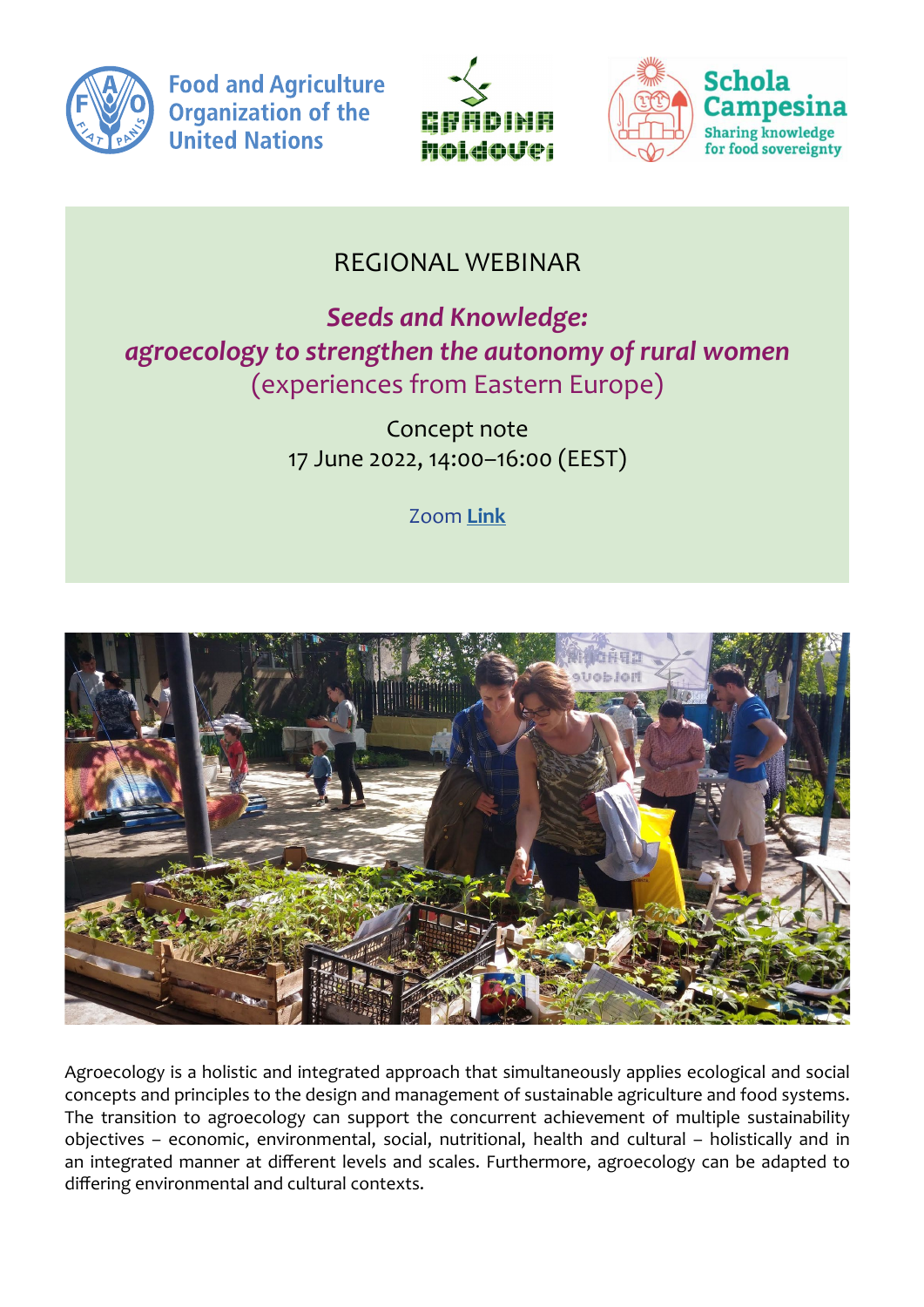

**Food and Agriculture Organization of the United Nations** 





Women play a vital role in sustainable agrifood systems and in enhancing locally driven rural development. In this context, agroecology can support women to develop higher levels of autonomy by improving their knowledge, stimulating their economic engagement in local food chains and producer groups, and encouraging stronger involvement in community life. The empirical evidence from Europe<sup>1</sup> shows that agroecology not only allows for more sustainable production of healthier food but also considerably improves farmers' incomes. Equally, it carries the promise of re-enlarging productive agricultural (and related types of) employment and increasing the total income generated by the agricultural sector. Women's participation is essential for agroecological transition as they are often responsible for household members' food security, dietary diversity and health.

Women's involvement in agroecology is on the rise in Eastern Europe. For instance, 74 percent of producers taking part in the local distribution of peasant-bred seeds by Gradina Moldovei are women. They are also frequently the leaders of agroecology projects related to improving nutrition, community gardening, and better management of local resources, food cultures and traditions. More recently, during the war in Ukraine, rural women, mainly from family and smallholder farms, have been courageously supporting and feeding people who have been forcibly displaced within the country. Yet while in Eastern Europe rural women's contribution is sizeable, it remains largely informal and unpaid. The formal employment of men is also higher on conventional farms in the region despite the fact that women's workload in farming activities is substantial.  $\mathfrak{slance}$ , /4 percent of

Women's contribution needs to be acknowledged and supported by policies that are underpinned by sex-disaggregated data and gender analysis. Thus, agroecology which is supported and based on equitable public policies represents an important step towards sustainable and inclusive agrifood systems and the progress of Agenda 2030. This webinar will review the available evidence and the systems and the advancement made in achieving SDG 5 on Gender Equality and discuss promising practices in addressing inequalities by creating opportunities for women. Женские организации вносят свой вклад в устойчивость местных

**Target audience:** Agrifood producers' groups and associations, civil society organizations engaged in sustainable agriculture, agroecology, rural development and women's empowerment, farmers' associations from Eastern Europe, international partners, representatives from academia and other interested organizations and stakeholders. Гендерные проекты ФАО в регионе

**About the initiative:** FAO and Schola Campesina Aps are hosting four subregional webinars in 2022 to discuss promising gender-responsive practices for sustainable and inclusive agrifood systems in Central Asia, Eastern Europe, South Caucasus and Turkey, and the Western Balkans. This webinar is the third one of the series.

<sup>1</sup> van der Ploeg *et al*., 2019. The economic potential of agroecology: Empirical evidence from Europe. *Journal of Rural Studies*, 71: 46–61.